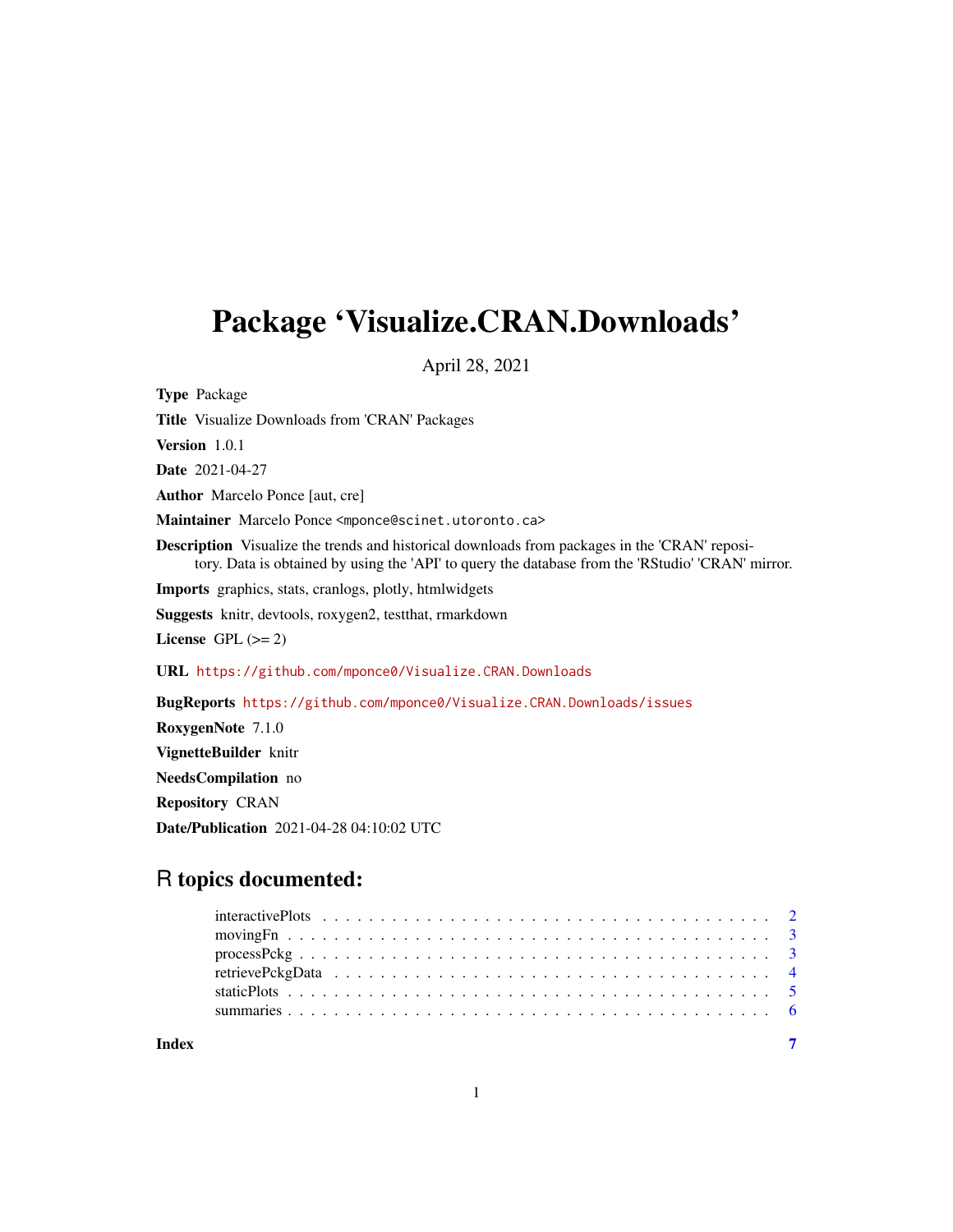<span id="page-1-0"></span>

#### Description

function that generates interactive plots of the package downloads logs from CRAN

#### Usage

```
interactivePlots(
 downloads.data,
 mytitle = paste(downloads.data$package[1], "Package downloads counts"),
 nbrPlts = 2,
 month.ln = 30,
 HTMLfile = paste0("Interactive_DWNLDS_", downloads.data$package[1], ".html"),
 device = "HTML",
 dirSave = NULL
)
```
#### Arguments

downloads.data total downloads from the package

| mytitle  | optional char argument specifying the title to be displayed                                                    |
|----------|----------------------------------------------------------------------------------------------------------------|
| nbrPlts  | optional numeric argument specifying number of plots to generate                                               |
| month.ln | optional numeric argument specifying the lenght of the month in days                                           |
| HTMLfile | an optional string argument specifying the name of the file where to save the<br>plots                         |
| device   | an optional string describing whether the interactive plot will be set to screen or<br>to save in an HTLM file |
| dirSave  | specify a valid directory where to save the plot                                                               |

#### Examples

```
packageXdownloads <- retrievePckgData("ggplot")[[1]]
interactivePlots(packageXdownloads)
```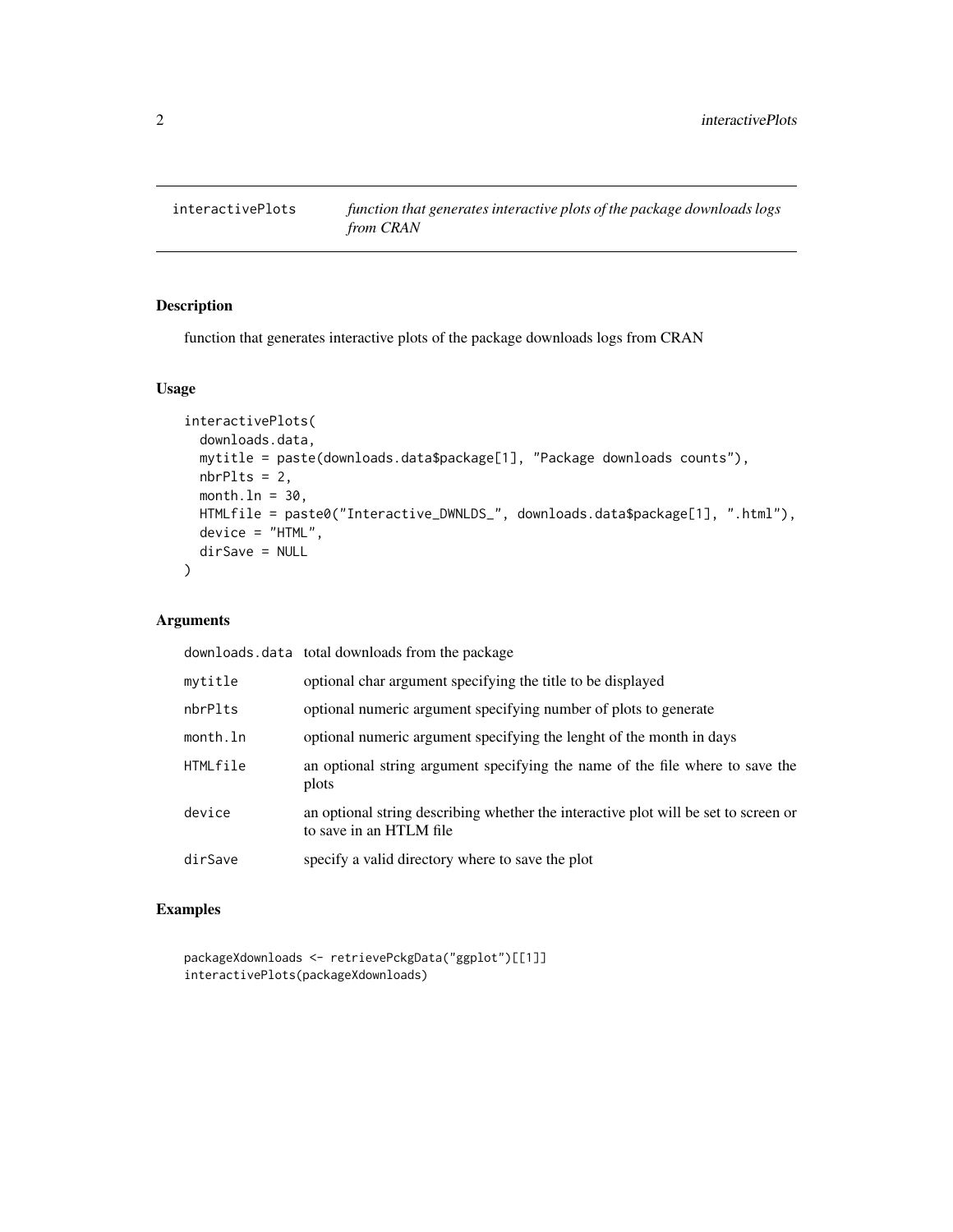<span id="page-2-0"></span>

#### Description

generic fn that computes the "fn" on a moving window

#### Usage

 $movingFn(x, fn = mean, period = length(x), direction = "forward")$ 

#### Arguments

| $\mathsf{x}$ | a numeric vector                                                                                                                                                              |
|--------------|-------------------------------------------------------------------------------------------------------------------------------------------------------------------------------|
| fn           | a function to be applied/computed, default is set to mean()                                                                                                                   |
| period       | size of the "moving window", default set to the lenght of the vector                                                                                                          |
| direction    | type of moving avergage to consider: "forward", "centered", "backward"; ie.<br>whether the window computation is ("centered" / "forward" / "backward") wrt<br>the data series |

#### Value

a vector with the 'moving operation' applied to the x vector

processPckg *main function to analyze a list of packages in a given time frame*

#### Description

main function to analyze a list of packages in a given time frame

#### Usage

```
processPckg(
  pckg.lst,
  t0 = lastyear.date(),
  t1 = today(),
  opts = list(),
  device = "PDF",
  dirSave = NULL
\mathcal{E}
```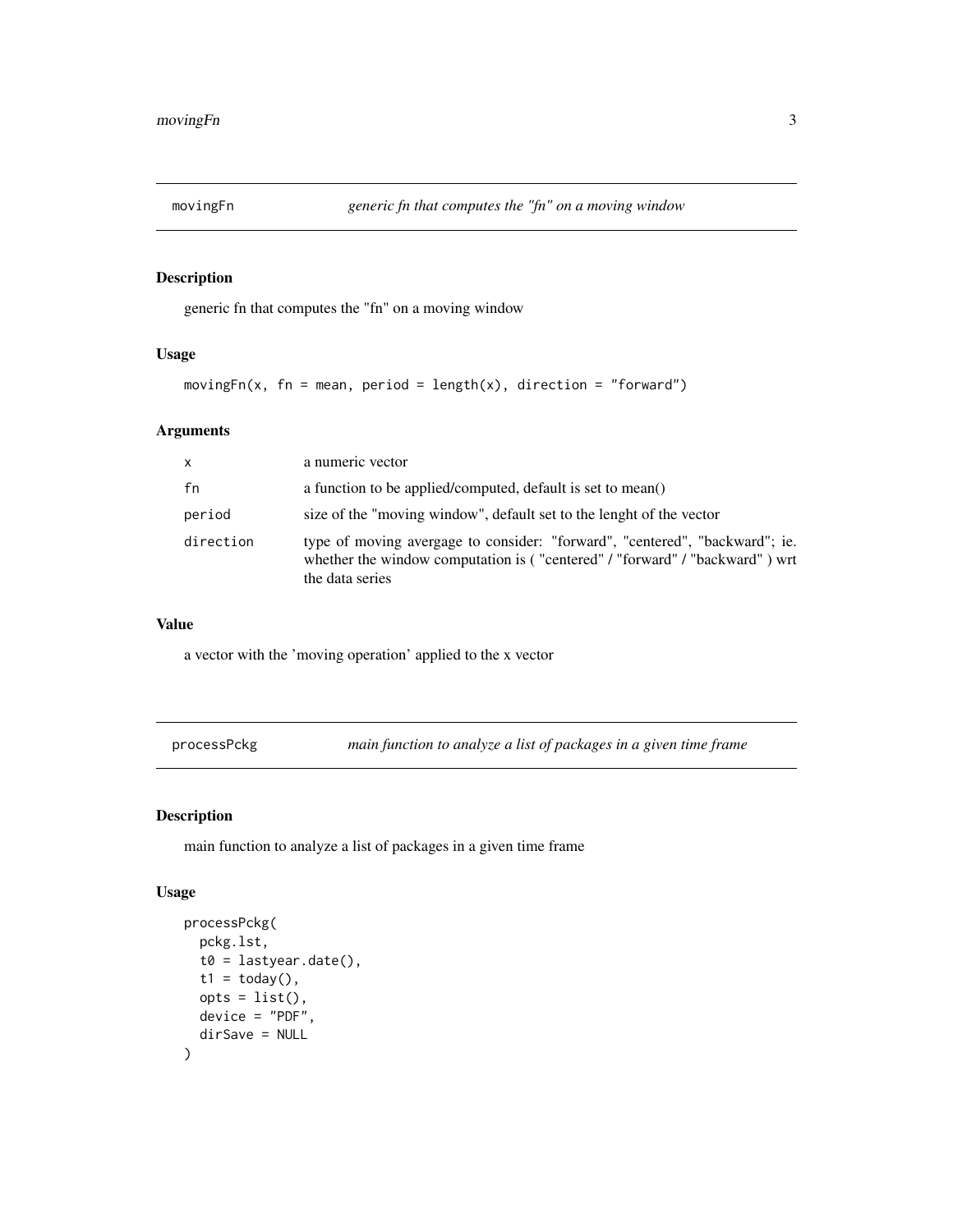#### <span id="page-3-0"></span>Arguments

| pckg.lst | list of packages to process                                                                                                                |
|----------|--------------------------------------------------------------------------------------------------------------------------------------------|
| t0       | initial date, begining of the time period given in "YYYY-MM-DD" format                                                                     |
| t1       | final date, ending of the time period given in "YYYY-MM-DD" format                                                                         |
| opts     | a list of different options available for customizing the output                                                                           |
| device   | string to select the output format: 'PDF'/'PNG'/'JPEG' or 'screen'                                                                         |
| dirSave  | name of a valid directory where to save the file, eg. do not specify this argument<br>or enter "." for using the current working directory |

#### Examples

```
# device is set to "screen" so no files are generated and plots will appear on "screen"
# alternative to 'device' are "PDF"/"PNG"/"JPEG"
processPckg("ehelp", device="screen")
processPckg(c("ehelp","plotly","ggplot2"), "2001-01-01", device="screen")
processPckg(c("ehelp","plotly","ggplot2"), "2001-01-01", opts="nostatic", device="screen")
processPckg(c("ehelp","plotly","ggplot2"), "2001-01-01",
opts=c("nostatic","nocombined","nointeractive"), device="screen")
```

| retrievePckgData | function to download the data from the CRAN logs for an specific |  |
|------------------|------------------------------------------------------------------|--|
|                  | package                                                          |  |

#### Description

function to download the data from the CRAN logs for an specific package

#### Usage

```
retrievePckgData(pckg = NULL, t0 = lastyear.date(), t1 = today())
```
#### Arguments

| pckg | is the name of the package to look for the downloads data |
|------|-----------------------------------------------------------|
| +a   | is the initial date                                       |
| $+1$ | is the final date                                         |

#### Value

a list composed of the stats from the original time frame and the last month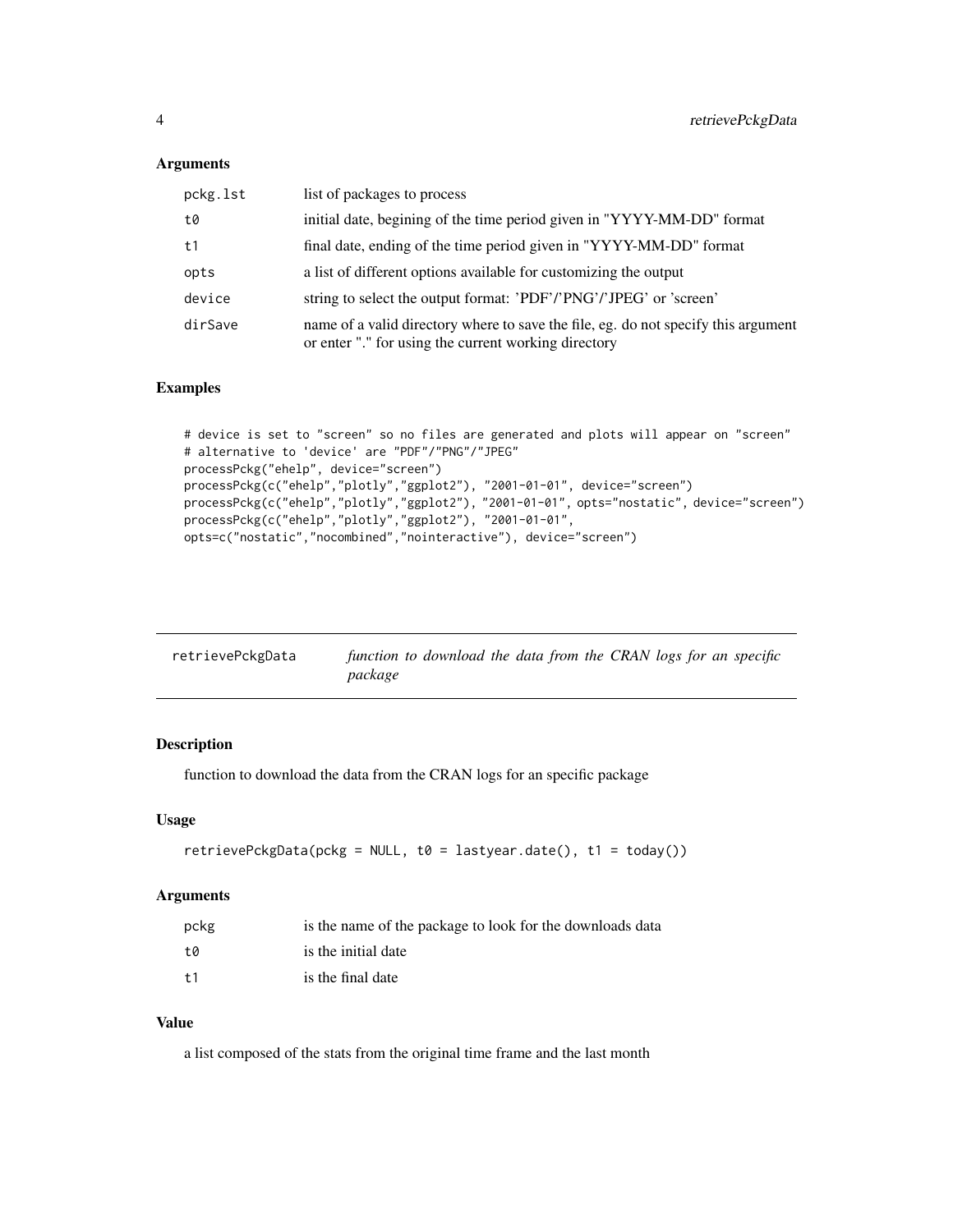#### <span id="page-4-0"></span>staticPlots 5

#### Examples

```
retrievePckgData("ehelp")
retrievePckgData("ehelp","2018-01-01","2020-01-01")
```

|--|

function that generates visual trends of the package downloads logs *from CRAN, it will generate 4 plots: two histograms, a pulse plot and the main plot is a plot of the downloads as a function of time*

#### Description

function that generates visual trends of the package downloads logs from CRAN, it will generate 4 plots: two histograms, a pulse plot and the main plot is a plot of the downloads as a function of time

#### Usage

```
staticPlots(
 pckg.stats.total,
  device = "PDF",
 fileName = paste0("DWNLDS_", pckg.stats.total$package[1], ".", tolower(device)),
  dirSave = NULL,combinePlts = FALSE,
  noMovAvg = FALSE,
  noConfBands = FALSE,
  cutOff.pts = 250,dbg = FALSE)
```
#### Arguments

pckg.stats.total total downloads from the package device string to select the output format: 'PDF'/'PNG'/'JPEG' or 'screen' fileName an optional string argument specifying the name of the file where to save the plots dirSave specify a valid directory where to save the plot combinePlts a boolean indicating whether the plots generated will be combined into one single figure or not noMovAvg a boolean indicating whether moving statistical estimators, such as, the moving average will be displayed noConfBands a boolean indicating whether a confidence band will be displayed cutOff.pts an integer value indicating the cut-off value to determine whether there would be a subsample for clarity sake in the plots dbg internal flag for activating debugging options, i.e. display furhter information in screen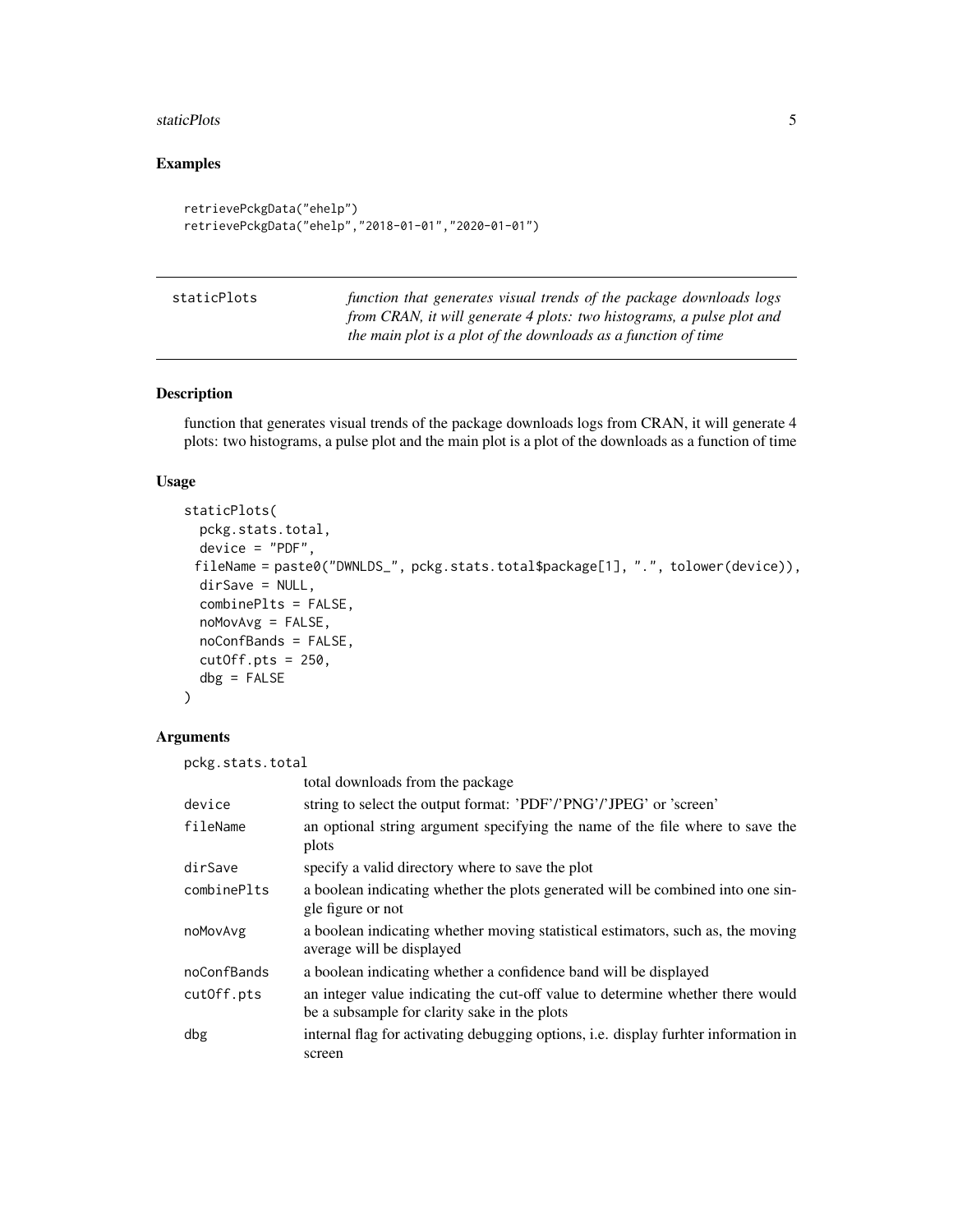#### Examples

```
packageData <- retrievePckgData("ggplot2")
totalDownloads <- packageData[[1]]
#lastmonthDownloads <- packageData[[2]]
staticPlots(totalDownloads, device="screen")
staticPlots(totalDownloads,combinePlts=TRUE, device="screen")
```
summaries *function to display the summary of the data*

#### Description

function to display the summary of the data

#### Usage

summaries(data1, deltaTs = 30)

#### Arguments

| data1   | first dataset, eg. total data                                                       |
|---------|-------------------------------------------------------------------------------------|
| deltaTs | a numerical (integer) value, indicating the lenght -in days- for selecting a subset |
|         | of the original dataset; default value is 1 mont, ie. 30 days                       |

#### Examples

```
packageXdownloads <- retrievePckgData("ehelp")[[1]]
summaries(packageXdownloads)
```
<span id="page-5-0"></span>